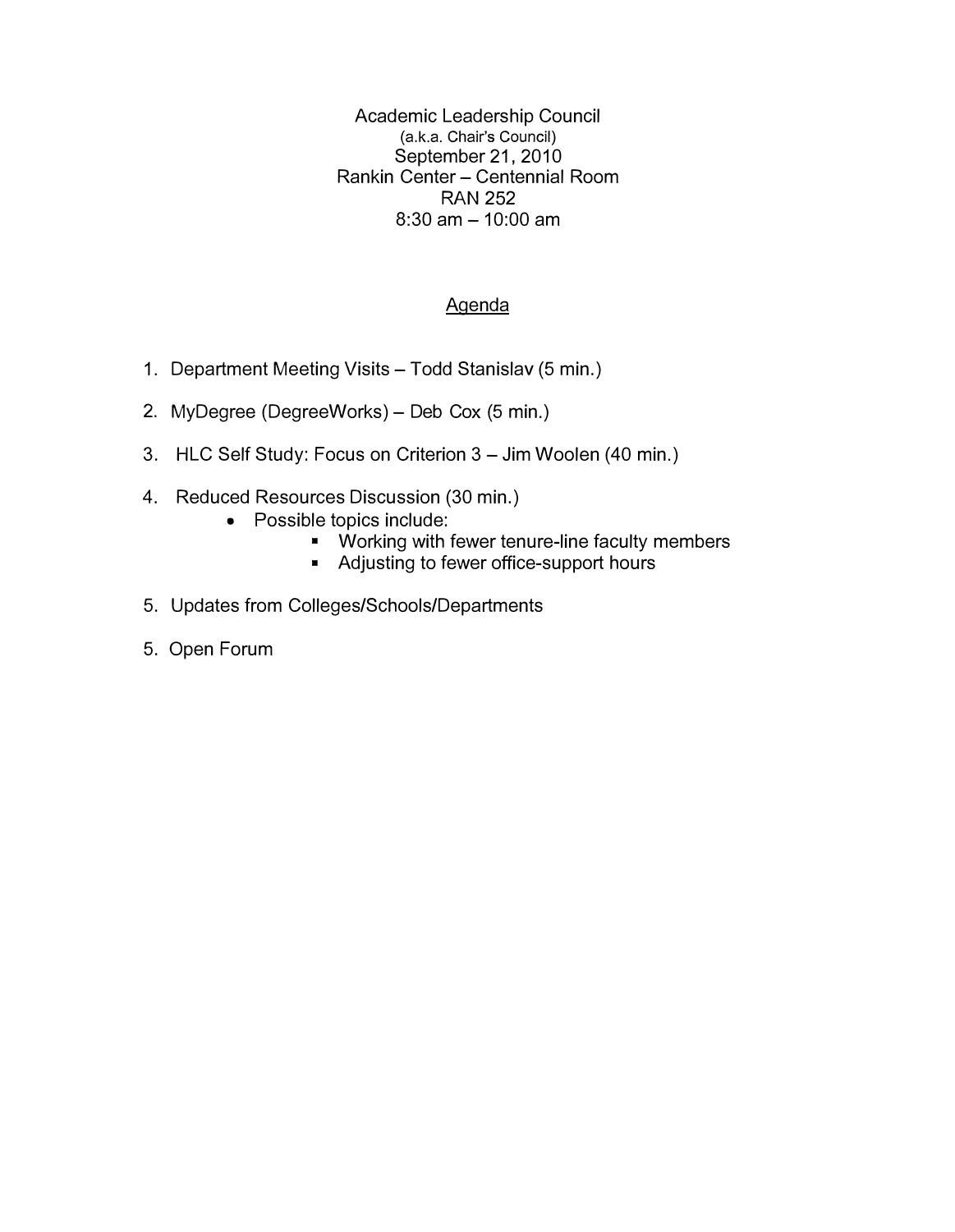# **Academic Leadership Council Meeting 21 September 2010 8:30 - 10:00 am - Centennial Room RAN-252**

#### **Agenda**

Department Meeting Visits MyDegree (DegreeWorks) HLC Self Study: Focus on Criterion 3 Reduced Resources Discussion Updates from Colleges/Schools/Departments Open Forum

### **Handouts**

Agenda

# **MINUTES - DRAFT**

### *DEPARTMENT MEETING VISITS*

Todd Stanislav made four announcements

- Todd is available to attend departmental meetings and/or assist departments/faculty curricular applications, course development, course outcomes, etc. He reminded those present of PDI stipends that are available as well as travel grant monies.
- "Focus on Student Success" grant program opportunity available for student organizations with funding available specifically for this program. See website for more information.
- New Faculty Transition Program notes on NFO program coming out soon. Reminder that every other Thursday from 11-1 (lunch included) topics of interest are explored (see FCTL website for list and specifics). Current faculty are encouraged to join as well, for all or part of the session as time allows.
- Reminder of faculty opportunities with several sessions being offered today, ending with a session on Respondus & The LockDown Brower from 5-6 pm (see website for full listing of upcoming opportunities).

### *MyDEGREE (DegreeWorks)*

Deb Cox shared current status of MyDegree

- Testing continues with soft opening planned for Oct.  $1<sup>st</sup>$  and full roll out on Oct.  $15<sup>th</sup>$ . Everyone encouraged to continue testing.
- 200 + employees will be receiving email from Kathy Fisher with Data Security Request form for MyDegree access. Several signatures required so please be looking for the email and return promptly. Contact [MyDegree@ferris.edu](mailto:MyDegree@ferris.edu) if you believe someone should receive a form and did not.
- Reminder that the Planner and What If functions are available to all but the Audit function available ONLY to incoming freshmen (SOME transfer student MAY be able use the Audit function)